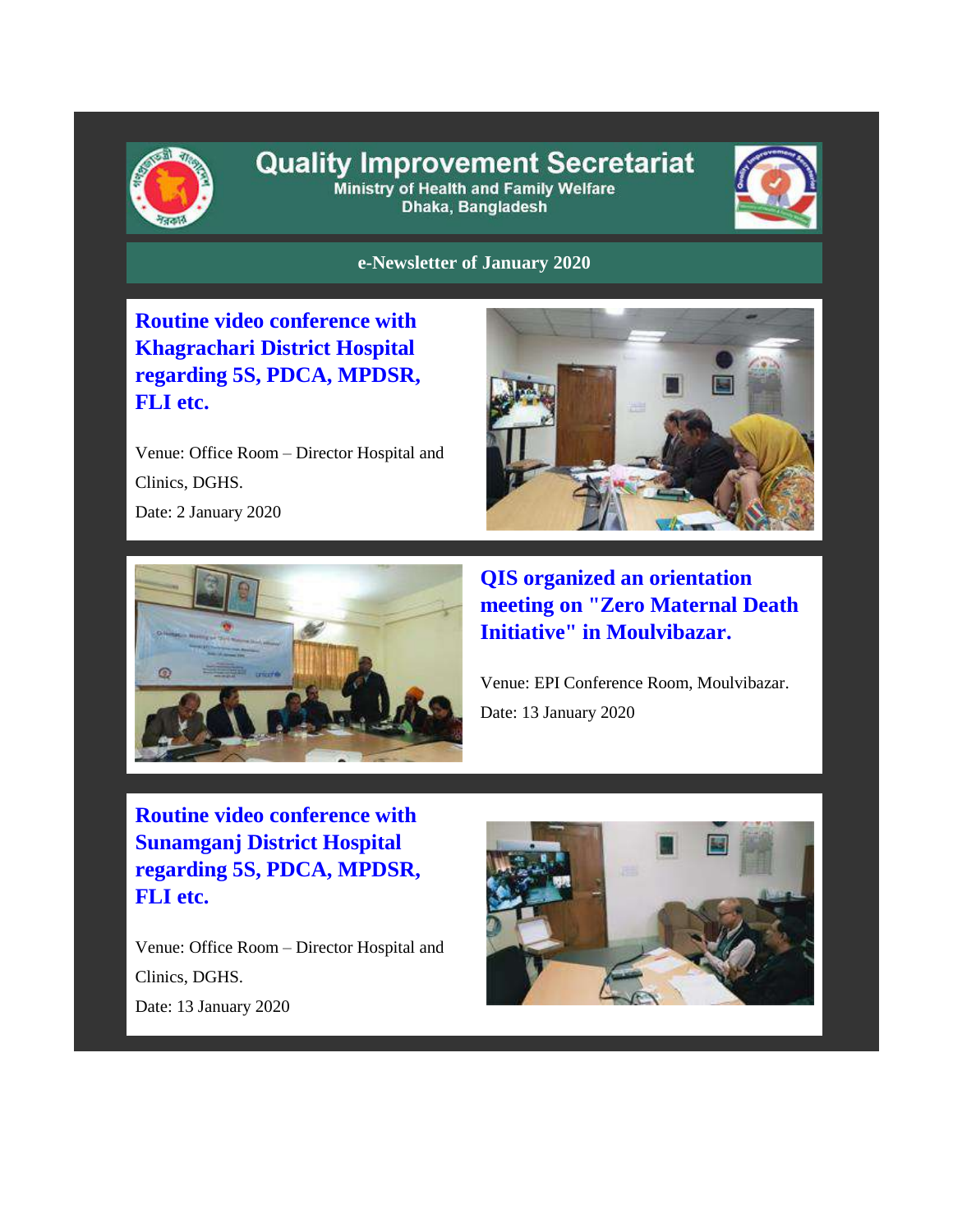

**QIS organized an orientation meeting on "Zero Maternal Death Initiative" in Upazilla Health Complex, kulaura, Moulvibazar.**

Venue: Conference Room, UHC, Kulaura, Moulvibazar. Date: 14 January 2020

**QIS organized an orientation meeting on "Zero Maternal Death Initiative" in Upazilla Health Complex, Barlekha, Moulvibazar.**

Venue: Conference Room, UHC, Barlekha, Moulvibazar. Date: 14 January 2020





**QIS organized an orientation meeting on "Zero Maternal Death Initiative" in Upazilla Health Complex, Kamalganj,Moulvibazar.**

Venue: Conference Room, UHC, Kamalganj, Moulvibazar. Date: 15 January 2020

**Stakeholders Consultation Workshop on "Progress Towards UHC and Health Financing Options for Bangladesh".**

Venue: Crystal Ballroom, Hotel Intercontinental, Dhaka. Date: 15 January 2020

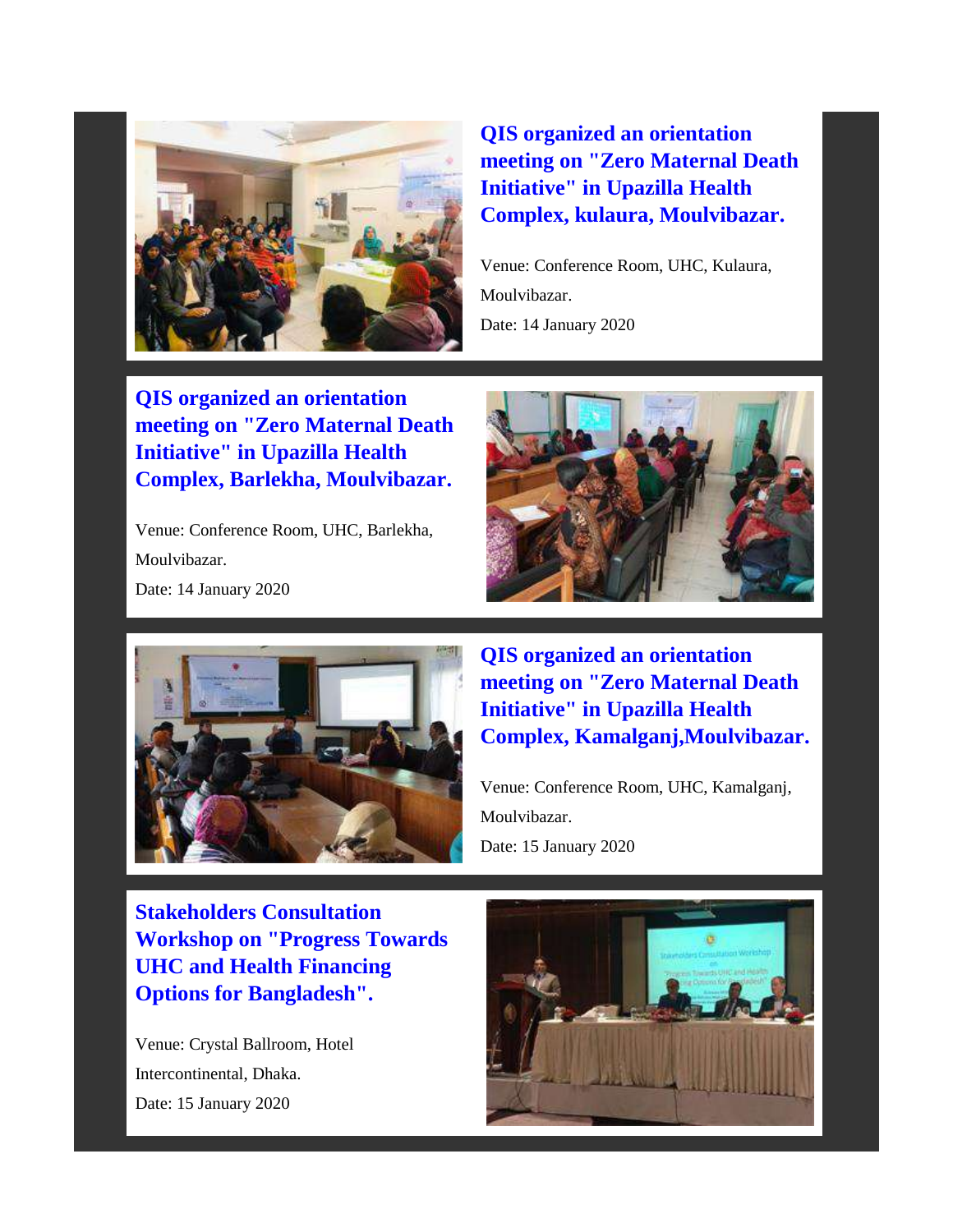

**Sylhet Shahid Shamsuddin Ahmed Hospital organized District Hospital Quality Improvement Committee (QIC) meeting.** 

Venue: Conference Room, Shahid Shamsuddin Ahmed Hospital. Date: 16 January 2020

**QIS organized an orientation meeting on "Zero Maternal Death Initiative" in Upazilla Health Complex, Juri, Moulvibazar.**

Venue: Conference Room, UHC, Juri, Moulvibazar. Date: 16 January 2020





**QIS organized an orientation meeting on "Zero Maternal Death Initiative" in Upazilla Health Complex, Rajnagar, Moulvibazar.**

Venue: Conference Room, UHC, Rajnagar, Moulvibazar. Date: 16 January 2020

**Feni District Hospital organized District Hospital Quality Improvement Committee (QIC) meeting.**

Venue: Office Room, Hospital Superintendent. Date: 21 January 2019

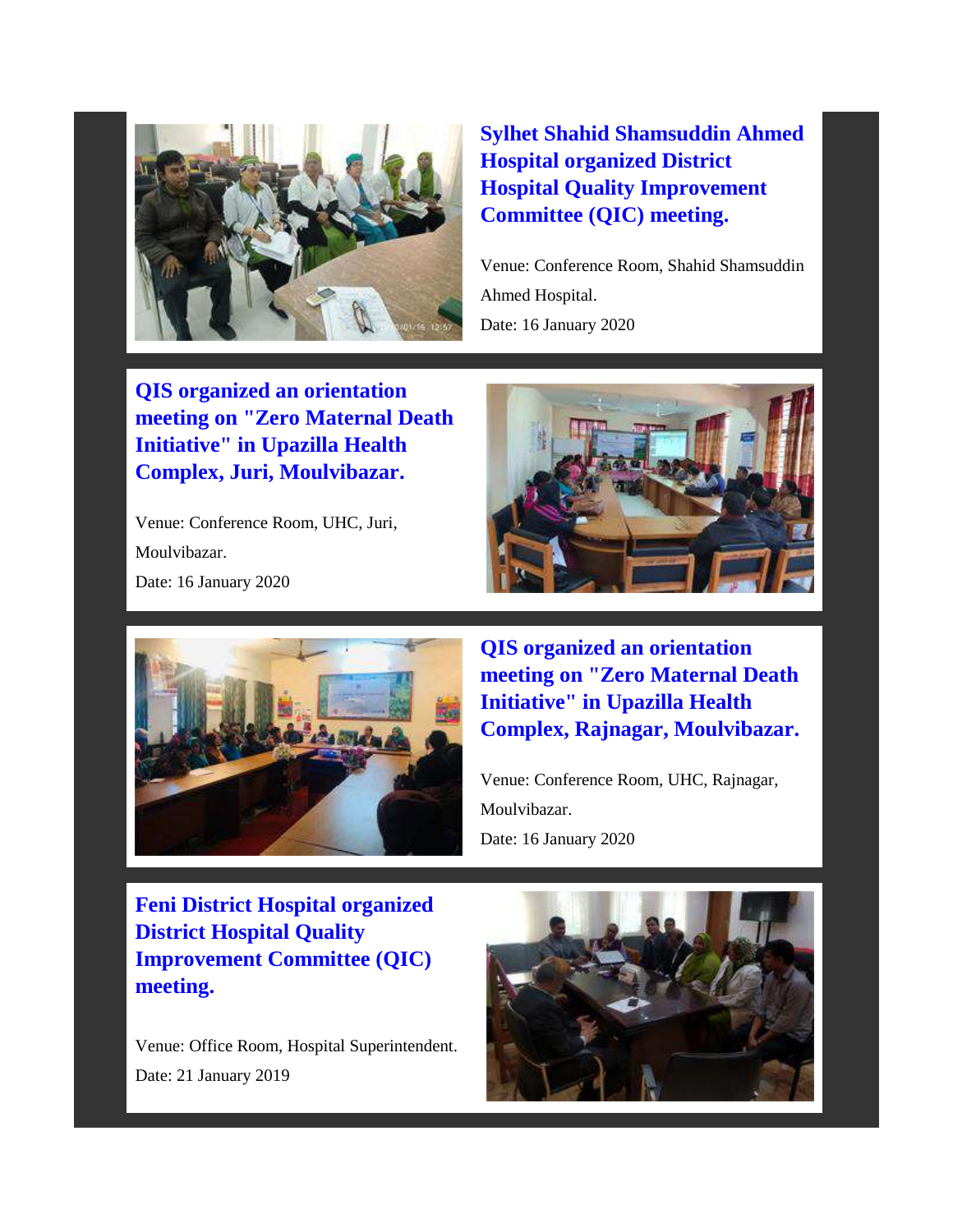

**Quality Improvement Secretariat (QIS) QIS organized 5S orientation in National Institute of Diseases of the Chest and Hospital (NIDCH).**

Venue: Conference Room, NIDCH. Date: 23 January 2019

**Sunamganj District Hospital organized District Hospital Quality Improvement Committee (QIC) meeting.**

Venue: Superintendent's Room, Sunamganj Sadar Hospital. Date: 26 January 2020





**Habiganj 250 Bed District Hospital organized District Hospital Quality Improvement Committee (QIC) meeting.** 

Venue: Superintendent's Room, Habiganj 250 Bed District Hospital. Date: 28 January 2020

**Rangamati General Hospital organized District Hospital Quality Improvement Committee (QIC) meeting.**

Venue: Hospital Superintendent Room, Rangamiti Hospital. Date: 28 January 2020

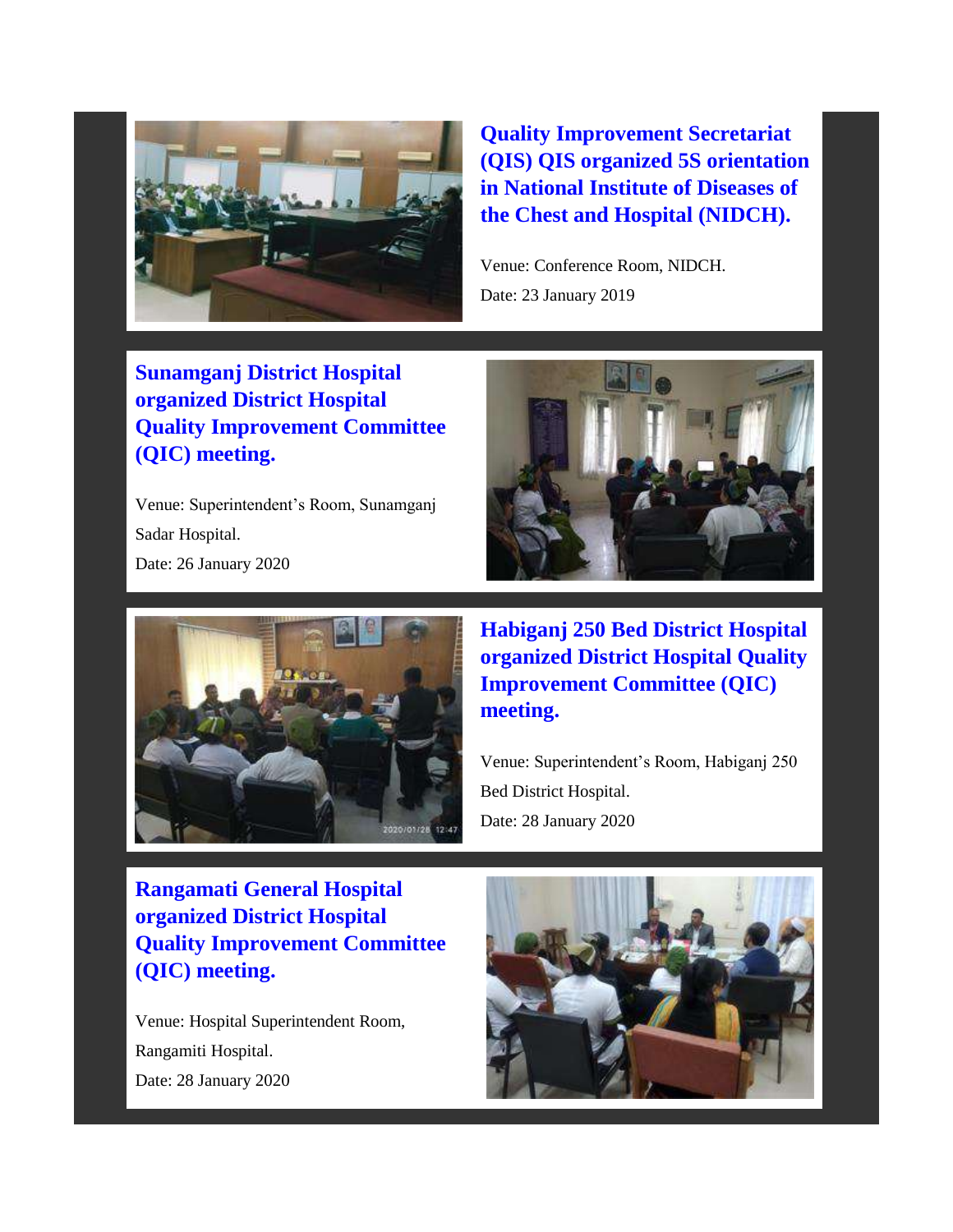

## **Moulvibazar District Hospital organized District Hospital Quality Improvement Committee (QIC) meeting.**

Venue: Conference Room, Moulvibazar 250 Bed District Hospital. Date: 29 January 2020

**QIS organized a meeting with the team leaders of different WITs and Monitoring Teams of Mugda Medical College Hospital (MuMCH) regarding planning for Award giving Ceremony.**

Venue: Conference Room, MuMCH. Date: 29 January 2020





**Routine video conference with Bhola District Hospital regarding 5S, PDCA, MPDSR, FLI etc.** 

Venue: Office Room – Director Hospital and Clinics, DGHS. Date: 29 January 2020

**QIS organized 5S orientation in National Institute of Opthalmology and Hospital (NIO&H).**

Venue: Conference Room, NIO&H. Date: 30 January 2020